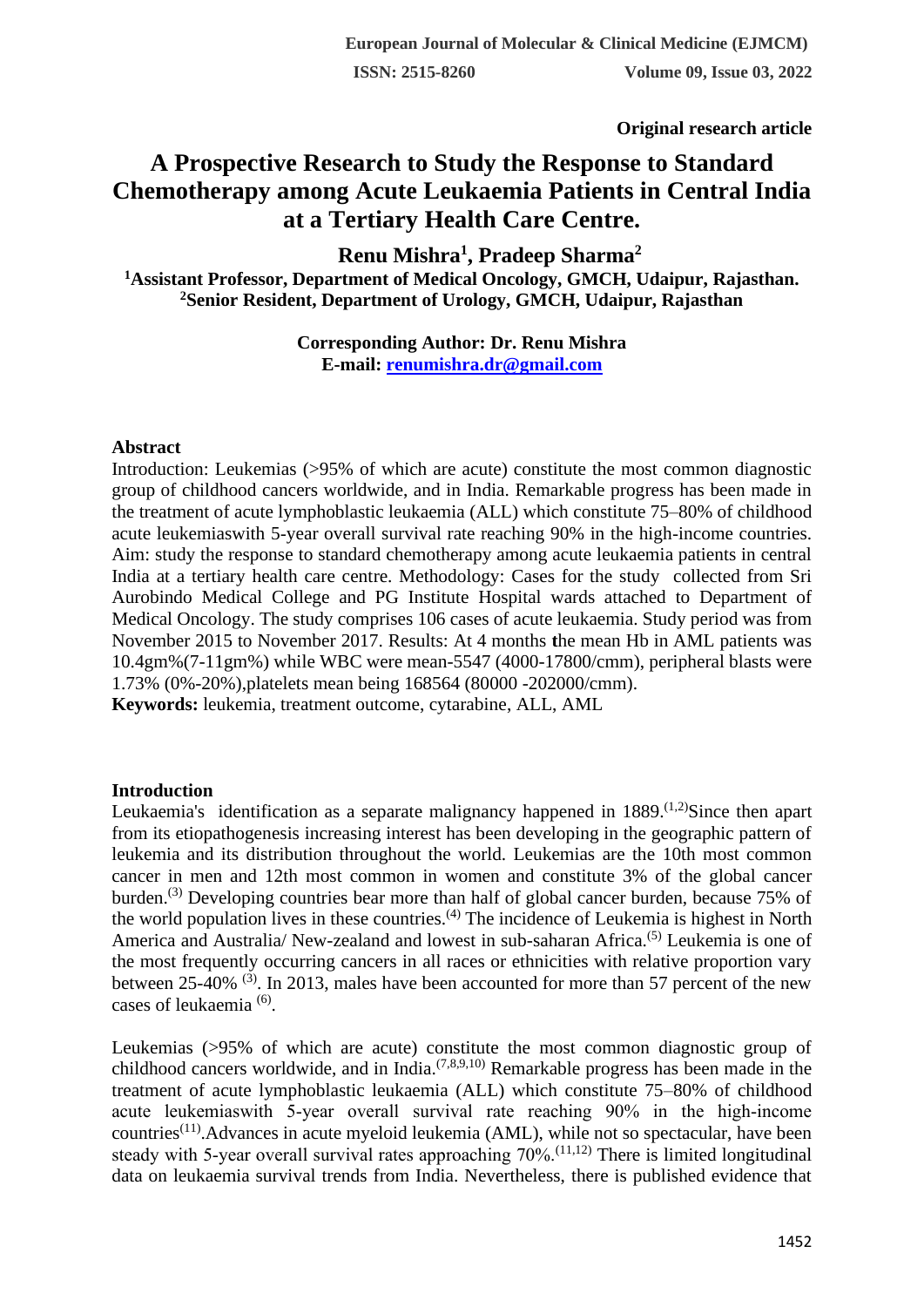**ISSN: 2515-8260 Volume 09, Issue 03, 2022**

there has been progress in the outcomes of childhood ALL In India although the magnitude of progress has been more modest.<sup>(13,14)</sup> The data on AML are too scant to make any meaningful conclusions. Through the index research, we have tried to see the response to standard chemotherapy among acute leukemia patients in the Central India.

# **Methodology**

This Prospective clinical study was conducted at Sri Aurobindo Medical College and PG Institute, Indore, Madhya Pradesh. Cases for the study collected from Sri Aurobindo Medical College and PG Institute Hospital wards attached to Department of Medical Oncology.

The study comprises 106 cases of acute leukaemia. Study period was from November 2015 to November 2017. A pre-tested proforma was used to collect the relevant information by interviewing, clinical examination of patients, and noting relevant investigations required for treatment. Consent form for the study purpose had been prepared. No special consent is required as clinical examination , imaging and histopathological examination are part of routine evaluation.

Inclusion criteria included All patients of Acute leukemia, equal to more than 1 years whose guardian or adults less than or equal to 70 years who are willing to give informed written consent for study.

All the diagnosed cases of ALL patients received the BFM 95 or BFM 2002 OR GMALL protocol, a standard protocol that is followed in our institution where the treatment comprised induction with four drugs using vincristine, L-asparaginase, daunomycin, and prednisolone, along with CNS prophylaxis with methotrexate,Ara-C and hydrocortisone and consolidation with high dose methotrexate and maintained with methotrexate and 6-MP.

The AML patients received the '3+7' dose (Dauno + Ara-C) regimen, followed by a monthly high dose of Ara-C (3 g/m<sup>2</sup>) twice daily on alternate days for six doses. The '3+7' dose (Dauno + Ara-C) therapy was comprised of daunomycin (60 mg/m<sup>2</sup>/day) on days one through three and cytosine arabinoside (200 mg/m<sup>2</sup>/day) on days one through seven. Patients who were unfit for 3+7 dose were offered hypomethylating agents and best supportive care.

Supportive therapy such as blood and its components, 5-HT3 antagonists for nausea and vomiting, and chlorhexidine mouthwash after each feed for good oral hygiene were administered as and when required.

A pretested semi structured proforma was used to record the patient data and data will be entered in MS Excel sheet. Analysis was done using SPSS 23 version.

# **Results**

In the present study, the mean age of the study sample was 27.29 years ranging from 2years to 70 years in different patients. Most of the patients belonged to the 16-35 years of age group. In patients with ALL mean age was 15.4 years(Range 2-70 Years) and for AML patients the mean age was 40 years (Range 2-70 Years).

The study sample had 67 males and 39 females among all the patients having acute leukemia. At the time of admission **t**he mean Hb in ALL patients was 7.5 gm(1-12.7gm % ) while WBC were mean-70543(300-565000/cmm),peripheral blasts were 65% (2% -98%),platelets mean being 84745 (2000 -100000/cmm). Bone marrow blasts were mean-77% (33% -100%)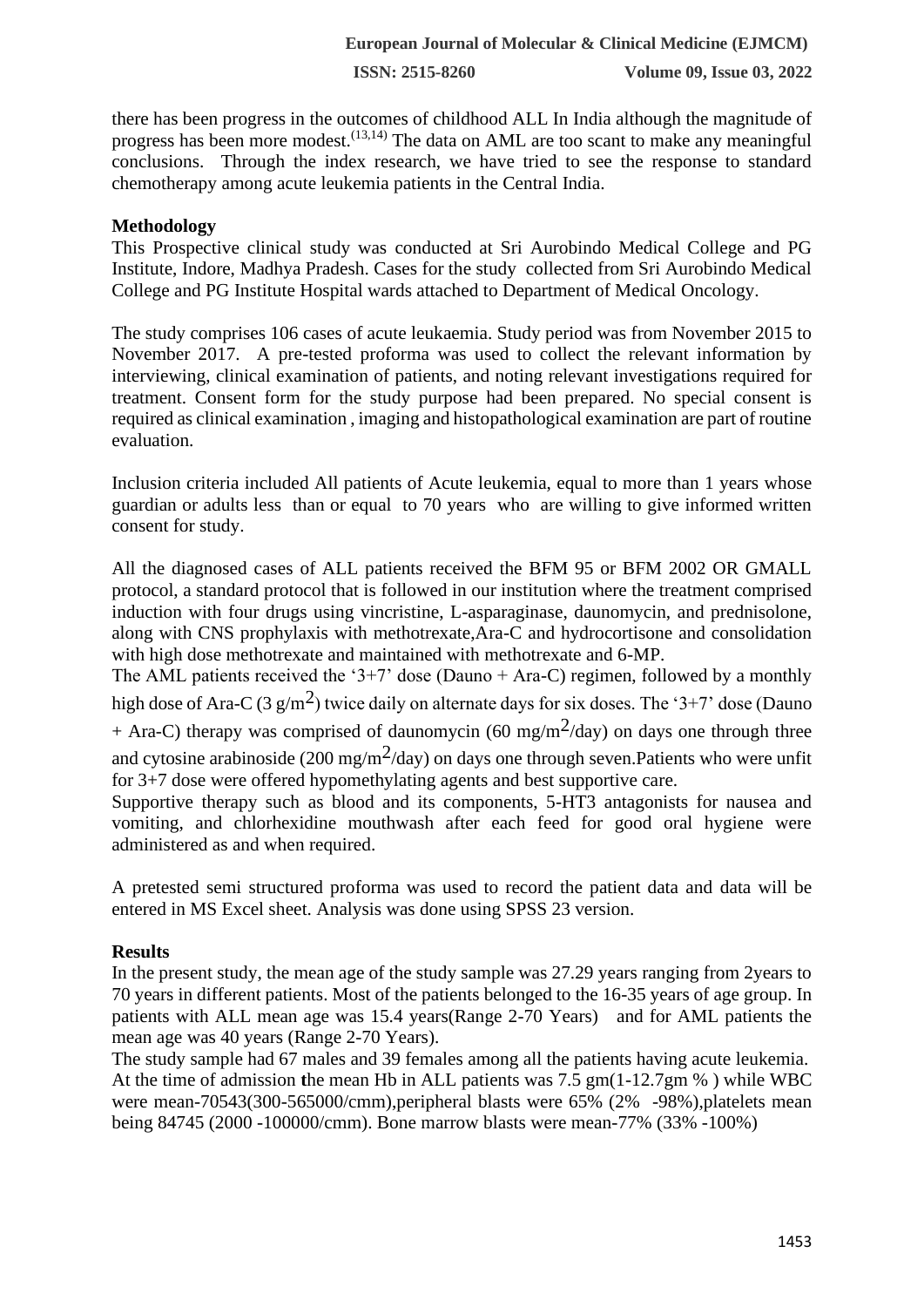### **European Journal of Molecular & Clinical Medicine (EJMCM)**

**ISSN: 2515-8260 Volume 09, Issue 03, 2022**

| <b>FEATURES</b>        | $ALL N=55$ | AML $N=51$ |  |
|------------------------|------------|------------|--|
| $HB(gm\%)$             | 7.51       | 7.7        |  |
| WBC/(cmm)              | 70543      | 61053      |  |
| PB BLAST%              | 65%        | 47%        |  |
| <b>PLATELETS(/cmm)</b> | 84745      | 44144      |  |
| <b>BM BLAST %</b>      | 77%        | 69%        |  |

At the time of admission **t**he mean Hb in AML patients was 7.7 gm% (3-12.2gm%) while WBC were mean-61053(200 -565000/cmm),peripheral blasts were 47% (2% -94%),platelets mean being 44144 (7000 -202000/cmm). Bone marrow blasts were mean-69% (42% -100%)

#### **Table : Showing LABORATORY FEATURES AT DAY 28**

| <b>FEATURE</b>    | ALL $N=39$ | AML $N=26$     |
|-------------------|------------|----------------|
| $HB(gm\%)$        | 9.6        | 9.8            |
| WBC/(cmm)         | 4910       | 5125           |
| <b>BLAST%</b>     | 2%         | $1\% (27 PTS)$ |
| PLATELETS(/cmm)   | 152647     | 133888         |
| <b>BM BLASTS%</b> | 2%         | $2\% (26 PT)$  |

At DAY 28 **t**he mean Hb in ALL patients was 9.6gm% (6-11gm%) while WBC were mean-4910( 3000-9000/cmm),peripheral blasts were 2% (0% -20%),platelets mean being 152647 (64000 -290000/cmm). Bone marrow blasts were mean-2%(0%-30%)

At DAY 28 **t**he mean Hb in AML patients was 9.8gm%(8-11gm%) while WBC were mean-5125 (2800-10000/cmm), peripheral blasts were 1% (0%-9%),platelets mean being 133888 (20000 -289000/cmm). Bone marrow blasts were mean-2% (0%-18%).

At 4 months **t**he mean Hb in ALL patients was 10.25gm% (8-11.5gm%) while WBC were mean-4227 ( 3500-9200/cmm),peripheral blasts were 1.21% (0% -45%),platelets mean being 193594 (52000 -320000/cmm).

At 4 months **t**he mean Hb in AML patients was 10.4gm%(7-11gm%) while WBC were mean-5547 (4000-17800/cmm), peripheral blasts were 1.73% (0%-20%),platelets mean being 168564 (80000 -202000/cmm).

|                      | <b>TOTAL</b> | CR           | IF             | <b>EXPIRY</b> | <b>LOST</b><br><b>TO</b> |
|----------------------|--------------|--------------|----------------|---------------|--------------------------|
| <b>OUTCOME AT 28</b> |              |              |                |               | <b>FOLLOW UP</b>         |
| <b>DAYS</b>          |              |              |                |               |                          |
| <b>BFM 95</b>        | 23           | 22(95.65%)   | - 0            | 1(4.35%)      | $\theta$                 |
| <b>BFM 2002</b>      | 20           | 15(75%)      | $\overline{0}$ | 5(25%)        | $\theta$                 |
| <b>GMALL</b>         | 3            | $1(33.33\%)$ | $\theta$       | $2(66.66\%)$  | $\overline{0}$           |
| <b>BSC</b>           |              | 0            | $\theta$       | $1(100\%)$    | $\overline{0}$           |
| <b>ABANDONED</b>     |              | <b>NA</b>    |                |               |                          |

**TREATMENT & OUTCOME**

**Table : Showing OUTCOME OF ALL CASES AS PER TREATMENT PROTOCOL AT 28 DAYS**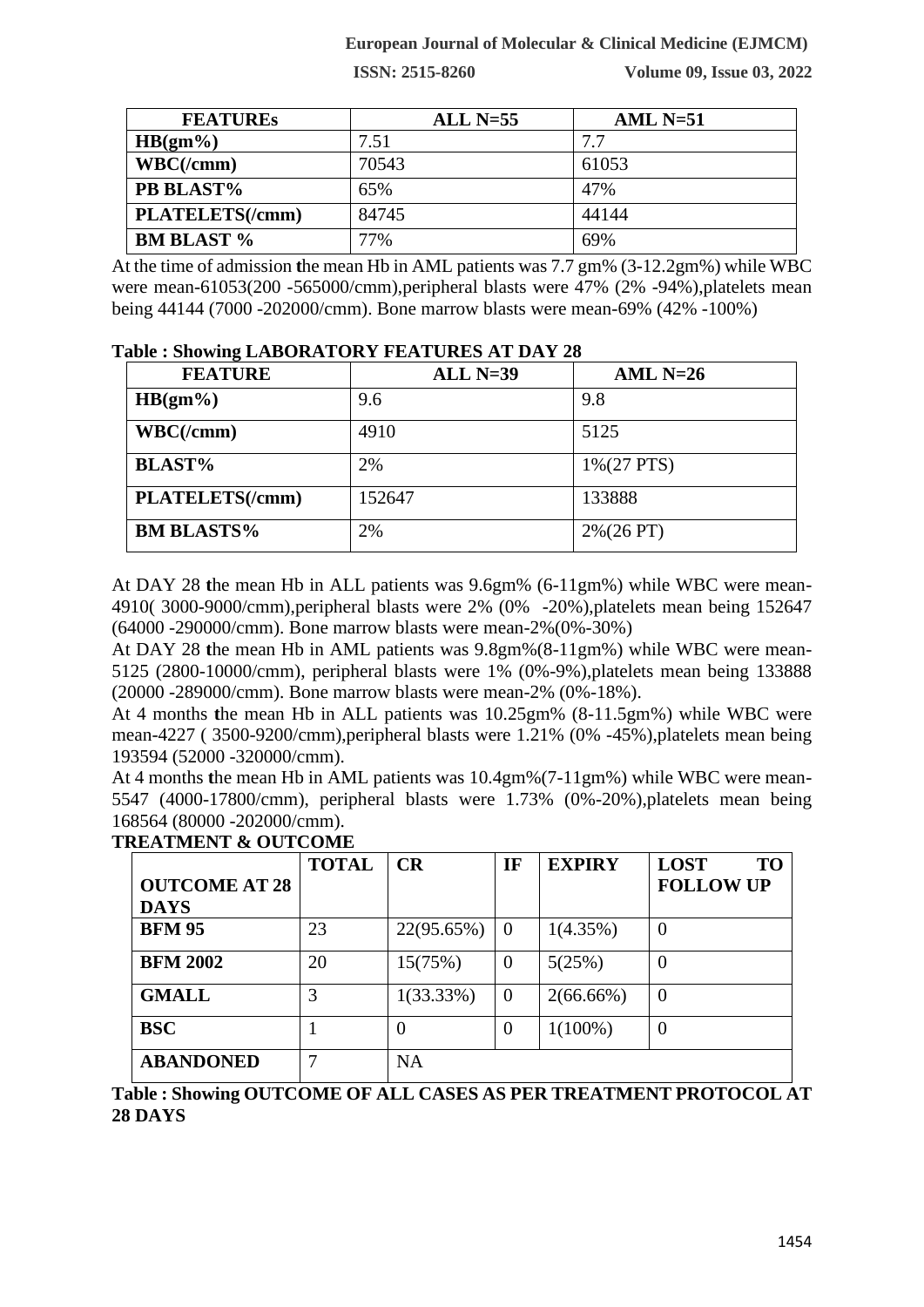|                             | <b>TOTAL</b>   | CR          | IF        | <b>EXPIRY</b> | <b>LFU</b>     |
|-----------------------------|----------------|-------------|-----------|---------------|----------------|
| <b>OUTCOME AT DAY</b><br>28 |                |             |           |               |                |
| $3+7$ dose                  | 11             | 2(18.18%)   | 3(27.27%) | $6(54.54\%)$  | $\overline{0}$ |
| 3+7 dose, 3HIDAC            | 10             | $10(100\%)$ | $\theta$  | $\Omega$      | $\theta$       |
| 3+7 dose,4HIDAC             | 6              | $6(100\%)$  | $\theta$  | $\Omega$      | $\theta$       |
| $3+7+VP16$                  | 1              | 0           | $\theta$  | $1(100\%)$    | $\theta$       |
| <b>ATRA+DAUNO</b>           | $\overline{2}$ | <b>NA</b>   | <b>NA</b> | <b>NA</b>     | <b>NA</b>      |
| <b>HYPOM</b>                | 10             | 3(30%)      | 2(20%)    | 2(20%)        | 3(30%)         |
| <b>BSC</b>                  | $\overline{4}$ | 0           | $\theta$  | 3(75%)        | 0              |
| <b>ABANDONED</b>            | 7              | <b>NA</b>   |           |               |                |

**Table: Showing OUTCOME OF AML CASES AS PER TREATMENT PROTOCOL AT 28 DAYS**

3+7 dose was the most common protocol used in AML patientsat our centre followed by Hypomethylating agents.

# **Discussion:**

Acute Leukemias were mainly classified into AML and ALL, on the basis of laboratory data and morphological features of leukemic cells.

Of total 106 cases of acute leukemia, 55 cases (51.9%) were ALL and 51 cases (48.1%) were  $AML.$ <sup> $(14-17)$ </sup>

# **ALL [Young]**

Over the last two decades, the world's leading leukemia groups have achieved 5-year survival rates of approximately 90%, with 2% to 3% deaths as a result of toxicity in childhood ALL. A major concern with BFM-type chemotherapy in the hands of less experienced groups with limited resources was the potential risk of excessive treatment related mortality. Indeed, we observed a 13.9% rate of death in induction in patients on BFM 95 or BFM 2002 protocol.

Most of our ALL patients fell in intermediate risk category (76.4%),followed by standard risk(20%).(SR,IR and HR stratification was done as per BFM 2002 protocol's criteria as-SRage 1-5 years,WBS<20000; IR-Age<1, or>=6,WBC>20000; HR-t(4;11) or t(9;22).Prednisolone response was not monitored in cases who were on BFM 95 protocol hence wasn't applicable for all cases).<sup>(15-18)</sup>

# **ADULT ALL**

The remission induction rates with conventional four-drug induction in our series was 33.33% which is lower than to published data from the West.<sup> $(16,17)$ </sup>. There is very little published data on the outcome of adult ALL in India. A small series of 42 patients treated with an aggressive regime has reported an OS of 41.9% at the end of 5 years.<sup> $(18)$ </sup>. Older age has consistently been shown to be an adverse prognostic feature in adult ALL as was seen in our study.<sup> $(15)$ </sup>

# **AML(Young adults)**

The combination of "standard dose["cytarabine](https://www.uptodate.com/contents/cytarabine-drug-information?source=see_link) plus [daunorubicin](https://www.uptodate.com/contents/daunorubicin-drug-information?source=see_link) has been the historical standard for remission induction in AML. In this regimen, cytarabine is given by continuous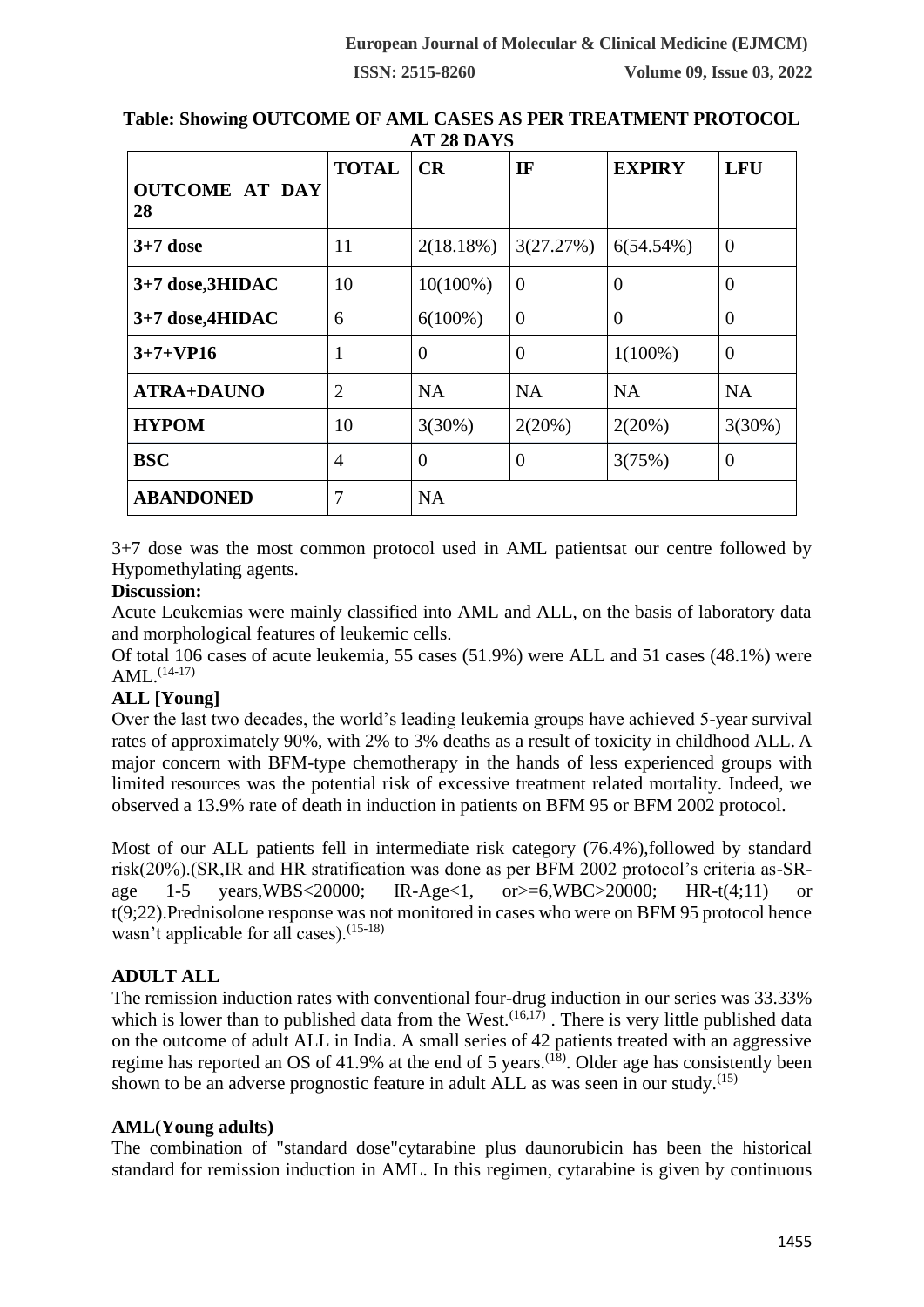intravenous (IV) infusion for 7 to 10 days plus daunorubicin by intravenous push or short infusion daily for the first three days. Standard dosing for patients less than 60 years old include[:Cytarabine1](https://www.uptodate.com/contents/cytarabine-drug-information?source=see_link)00-200 mg/m2 Cytarabine for 7-10 days plus [daunorubicin](https://www.uptodate.com/contents/daunorubicin-drug-information?source=see_link) 60-90 mg/m2 Daunorubicin for 3 days

Depending upon age and patient selection, 70 to 80 percent of youngeradults achieve a CR with these regimens <sup>(10,17)</sup>. Most remissions come after a single course.

# **AML(older adults)**

DNA hypomethylating agents (eg, [azacitidine,](https://www.uptodate.com/contents/azacitidine-drug-information?source=see_link) [decitabine\)](https://www.uptodate.com/contents/decitabine-drug-information?source=see_link) target the aberrant DNA methylation seen in  $AML<sup>(16)</sup>$ . Both azacitidine and decitabine are pyrimidine nucleoside analogs of cytidine that strongly inhibit DNA methylation and are commonly used for the treatment of myelodysplastic syndromes (MDS). These agents can induce remissions and potentially prolong survival in a fraction of older patients with newly diagnosed AML (although typically those with lower blast cell counts and less proliferative disease) or advanced MDS (17-21)

[Azacitidine](https://www.uptodate.com/contents/azacitidine-drug-information?source=see_link) is commonly used for the treatment of MDS and has demonstrated activity in patients with AML. Studies in AML suggest that, when compared with supportive care alone, azacitidine improves symptoms and quality of life $^{(15-22)}$ 

Conclusion: [Azacitidine](https://www.uptodate.com/contents/azacitidine-drug-information?source=see_link) is commonly used for the treatment of MDS and has demonstrated activity in patients with AML. When compared with supportive care alone, azacitidine improves symptoms and quality of life.

### **References:**

- 1. Ebstein W: Uber die acute leukemie and pseudoleukamie. Dtsch Arch Klin Med 44: 343, 1889.
- 2. Groves FD, Linet MS, Devesa SS. Patterns of occurrence of the leukemias. Comment in : Eur J Cancer 1995; 31A: 941-9.
- 3. Parkin OM, Pisani P, Firley J. Estimate of the world wide frequency of eighteen major cancer in 1995, Int J cancer 1993;54:504-606.
- 4. WHO 1999. Health situation in the South East Asia Region 1994-1997, Regional Office for SEAR, New Delhi, 1999.
- 5. Parkin DM, Whelam SL, Ferlay J, Raymond L, Young J, eds., Cancer incidence in five continents, Vol VII IARC Scientific publications number 143 Lyon 1997, International agency for research on cancer pp 804-913.
- 6. Arora RS, Eden TOB, Kapoor G. Epidemiology of childhood cancer in India. Indian J of Cancer, 2009; 46(4): 264-73.3. Cancer Facts & Figures. Atlanta, GA: American Cancer Society; 2013.
- 7. Kumar A, Rathee R, Vashist M, Kamal N, Singh S, Gupta S. Acute Lymphocytic Leukemia: An epidemiological and hematological study from Haryana. Biosci Biotech Res Asia, 2012; 9(2): 813-7.
- 8. Rani S, Beohar PC, Mohanty TK, Mathur MD, Leukemic Pattern in Delhi A Ten year study of 490 cases, Indian J of Cancer, 1982;19:81-86.
- 9. Stiller CA, Parkin DM. Geographic and ethnic variations in the incidence of childhood cancer. Br Med Bull 1996;52:682-703.
- 10. Pui CH, Yang JJ, Hunger SP, Pieters R, Schrappe M, Biondi A, et al. Childhood acute lymphoblastic leukemia: Progress through collaboration. J Clin Oncol 2015;33:2938-48.
- 11. Zwaan CM, Kolb EA, Reinhardt D, Abrahamsson J, Adachi S, Aplenc R, et al. Collaborative efforts driving progress in pediatric acute myeloid leukemia. J Clin Oncol